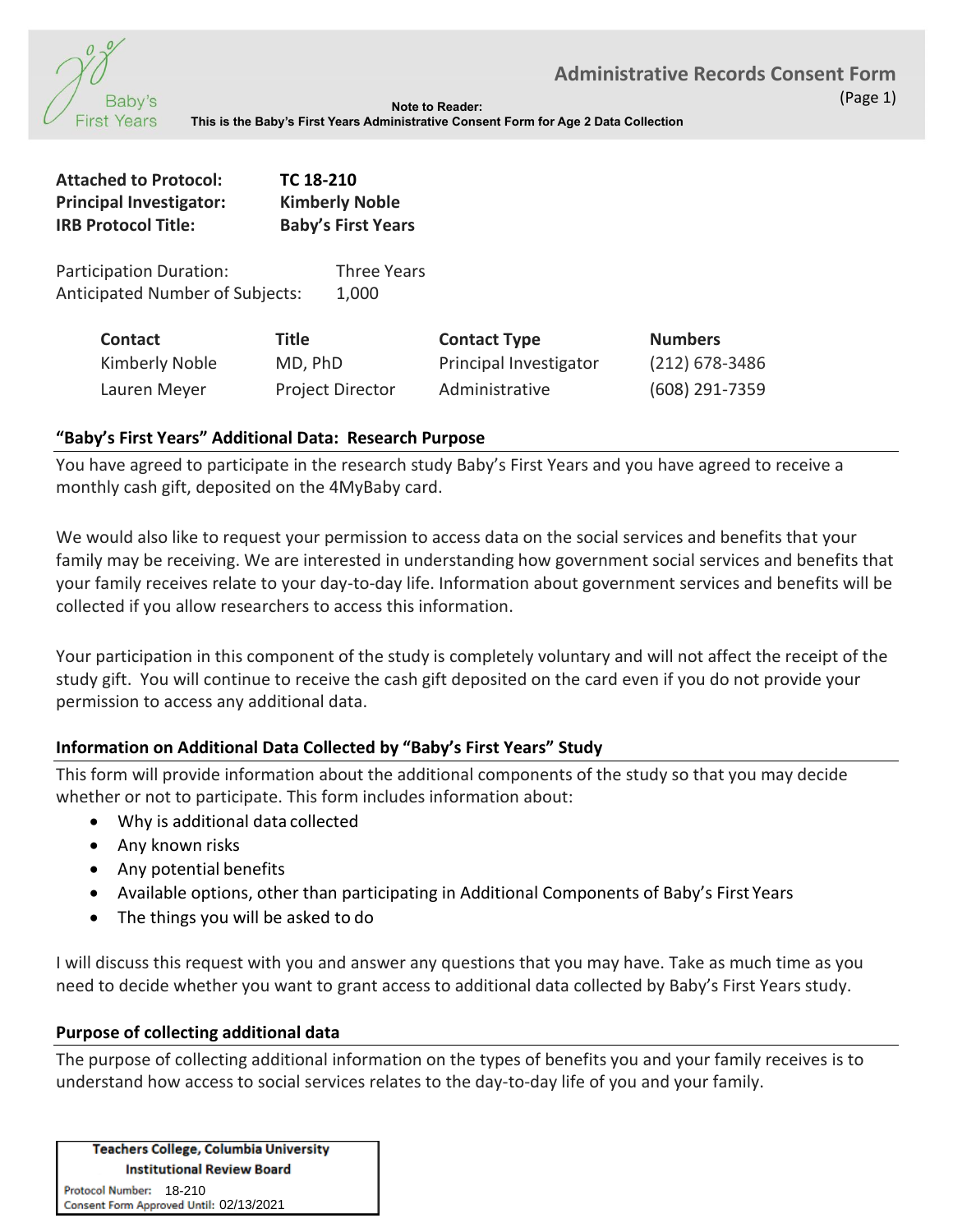

### **Risks**

# *Confidentiality*

Allowing access to additional data may lead to a loss of confidentiality, which entails having your personal information shared with someone who is not permitted to see or know about that information. We will do everything we can to keep the data secure and to make sure your data is not seen by anyone outside of the research team, but we cannot promise complete confidentiality.

Any obtained administrative records will be stored securely on a password protected server at the University of Wisconsin. Unanticipated problems, like a stolen password, may occur, although such incidences are highly unlikely. Our research team will take the utmost care to protect your privacy.

The researchers plan to publish the results obtained from additional data. To protect your privacy, they will not include any information that could directly identify you. They will protect the confidentiality of your research records by assigning a unique participant number to any additional data obtained and never associating your name and any identifying information with any of the collected data. Any data obtained, will be stored in secure data storage at the University of Wisconsin where the data will be processed for use by the research team. The files linking your name to the participant number will be kept in a password-protected database to which only key research staff will have access. When researchers report the study findings they will only report information in general aggregated terms so participants cannot be identified.

Your information collected in this study may be used for future research studies or be distributed to another investigator for future research studies, but it will not have any information that could directly identify you.

The following individuals and/or agencies will have access to the additional data we may obtain:

- Researchers at University of Wisconsin maintaining secure data storage.
- Researchers from University of California Irvine, Columbia University's Teachers College, New York University, the University of Maryland, Duke University, and University of Wisconsin will use the data for research analysis purposes. Your identity as a research subject will be protected and your name will not be associated with any additional data.
- Authorities from Teachers College, including the Institutional Review Board, and from the Office for Human Research Protection may also access your data

This research is covered by a Certificate of Confidentiality from the National Institutes of Health. The researchers with this Certificate may not disclose or use information that may identify you in any federal, state, or local civil, criminal, administrative, legislative, or other action, suit, or proceeding, or be used as evidence, for example, if there is a court subpoena, unless you have consented for this use. Information protected by this Certificate **cannot** be disclosed to anyone else who is not connected with the research **except**:

- if you have consented to the disclosure;
- if it is used for other scientific research, as allowed by federal regulations protecting research subjects; or

**Teachers College, Columbia University Institutional Review Board** Protocol Number: 18-210

Consent Form Approved Until: 02/13/2021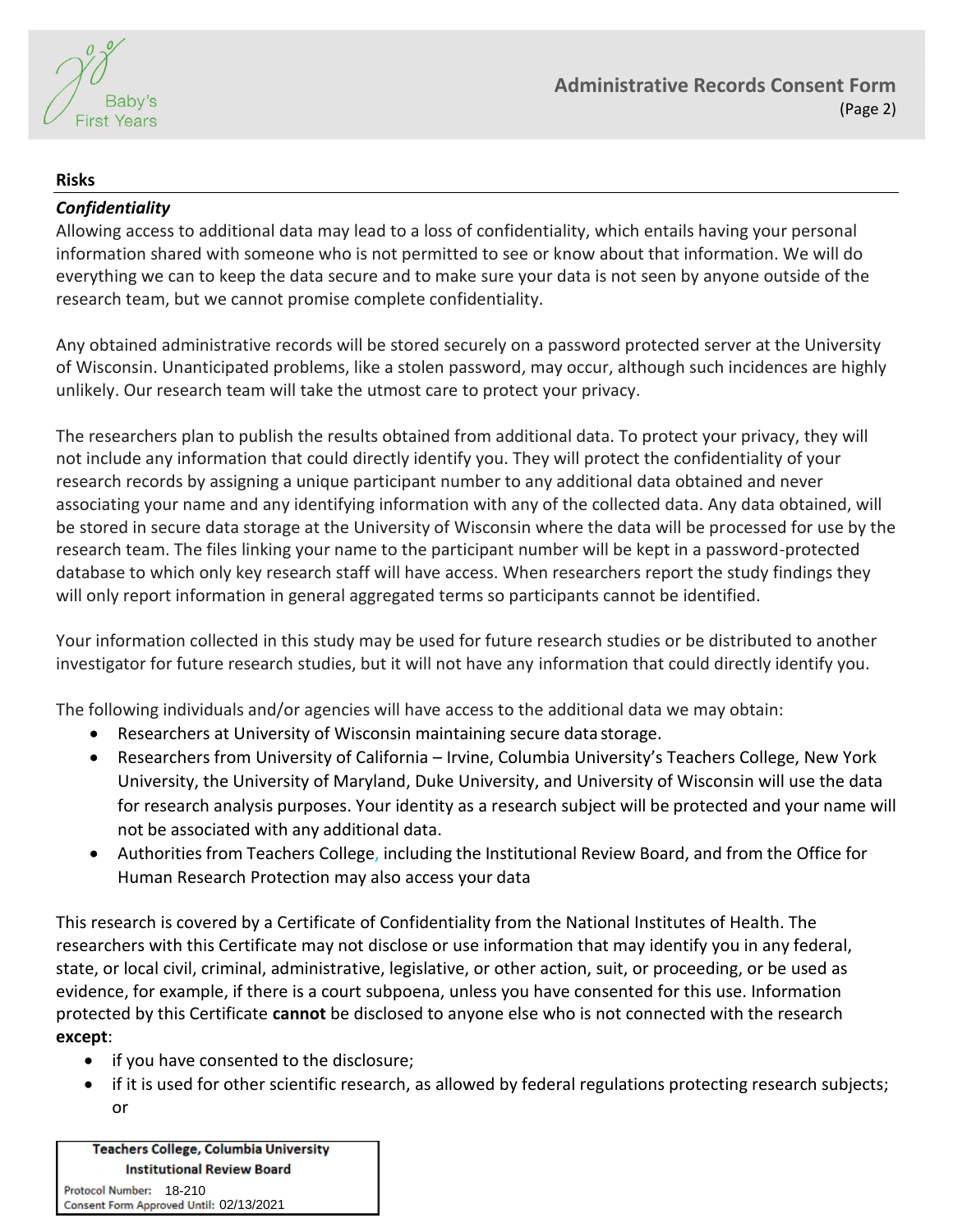

 if there is a federal, state, or local law that requires disclosure. First, your personal information may be disclosed if we learn that you or someone else is at high or imminent risk of harm. **Secondly, your personal information may be disclosed if we learn of possible abuse of a minor. If a child is in danger of abuse, neglect, or endangerment, we are obligated to report this information to child protection authorities.** If this happens, we will take steps to ensure safety of those indicated.

If you tell us something that makes us believe that you or others have been or may be physically harmed, we may report that information to the appropriate agencies.

You and your family must also actively protect your own privacy. If you give consent to anyone else (an insurer or employer, for example) to receive research information, then researchers cannot use the certificate to withhold this information. Researchers must release information as required by Federal, State or local laws, or to prevent serious harm to you or someone else.

### **Benefits**

Although you and your family may not directly benefit from allowing us to obtain records about government services and benefits, others might benefit from research which may be helpful in understanding the effects of income gifts on how children learn and grow.

### **Alternative Procedures**

You may choose to decline our request for additional data and not to participate in this part of the study. You will continue to receive the cash gift deposited on the card even if you choose not to participate in this research study or any future research activities.

#### **Compensation**

You will not receive additional compensation for allowing us to obtain government services and benefits records. The monthly gift you will receive is independent of participating in research.

#### **Additional Costs**

There are no costs to you for taking part in this study.

# **Voluntary Participation**

Your participation in this study is completely voluntary. Declining to participate will involve no penalty or loss of benefits to which you are otherwise entitled. You may choose to stop participating in this research at any time. If you decide to withdraw your permissions, data accessed by the study team will be retained.

#### **The things you are asked to do:**

# *Request for Release of Administrative Records:*

We are interested in understanding how other government social services and benefits that your family receives relate to your day-to-day life.

**Teachers College, Columbia University Institutional Review Board** 

Protocol Number: 18-210 Consent Form Approved Until: 02/13/2021